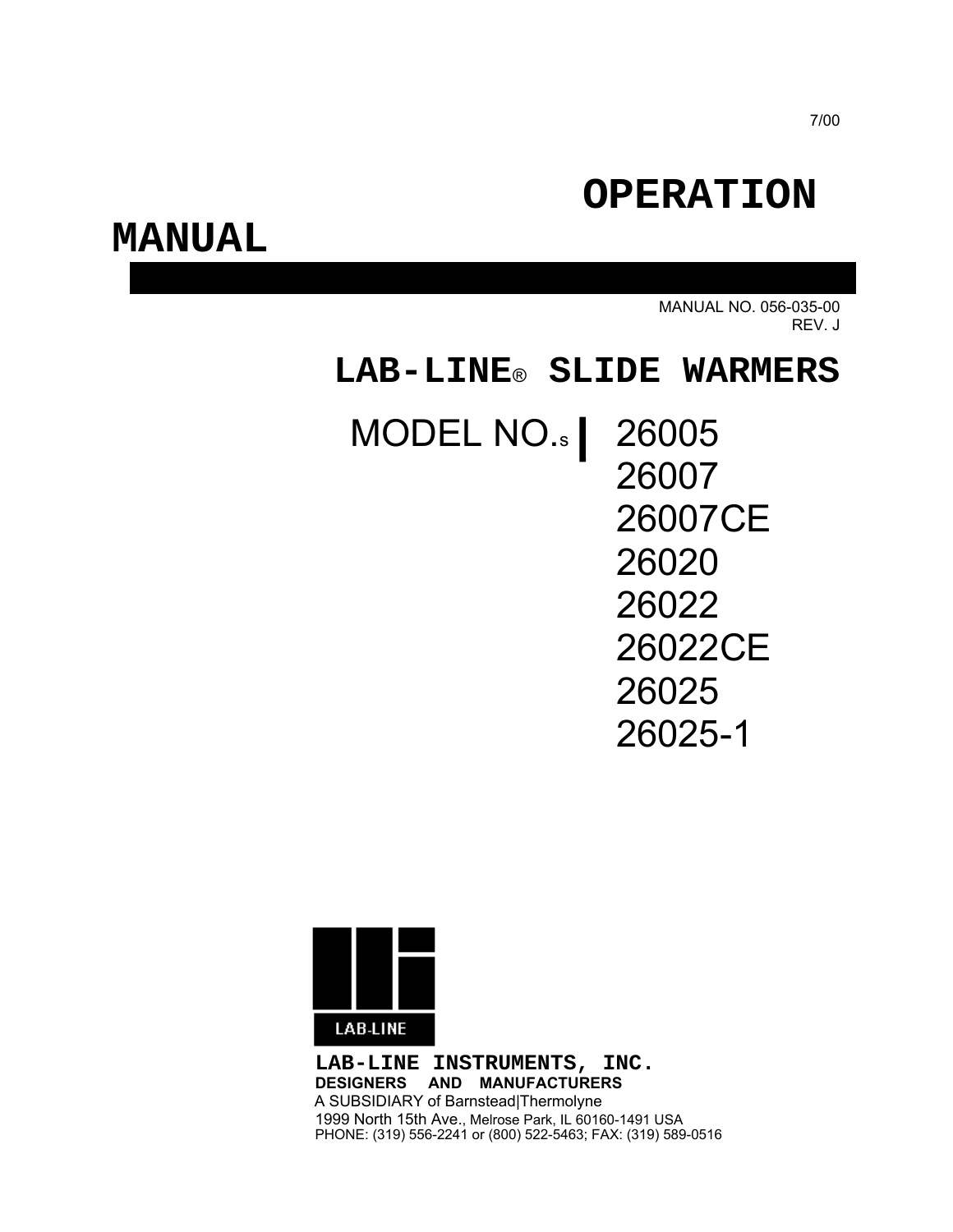# **TABLE OF**

SECTION TITLE

1 Introduction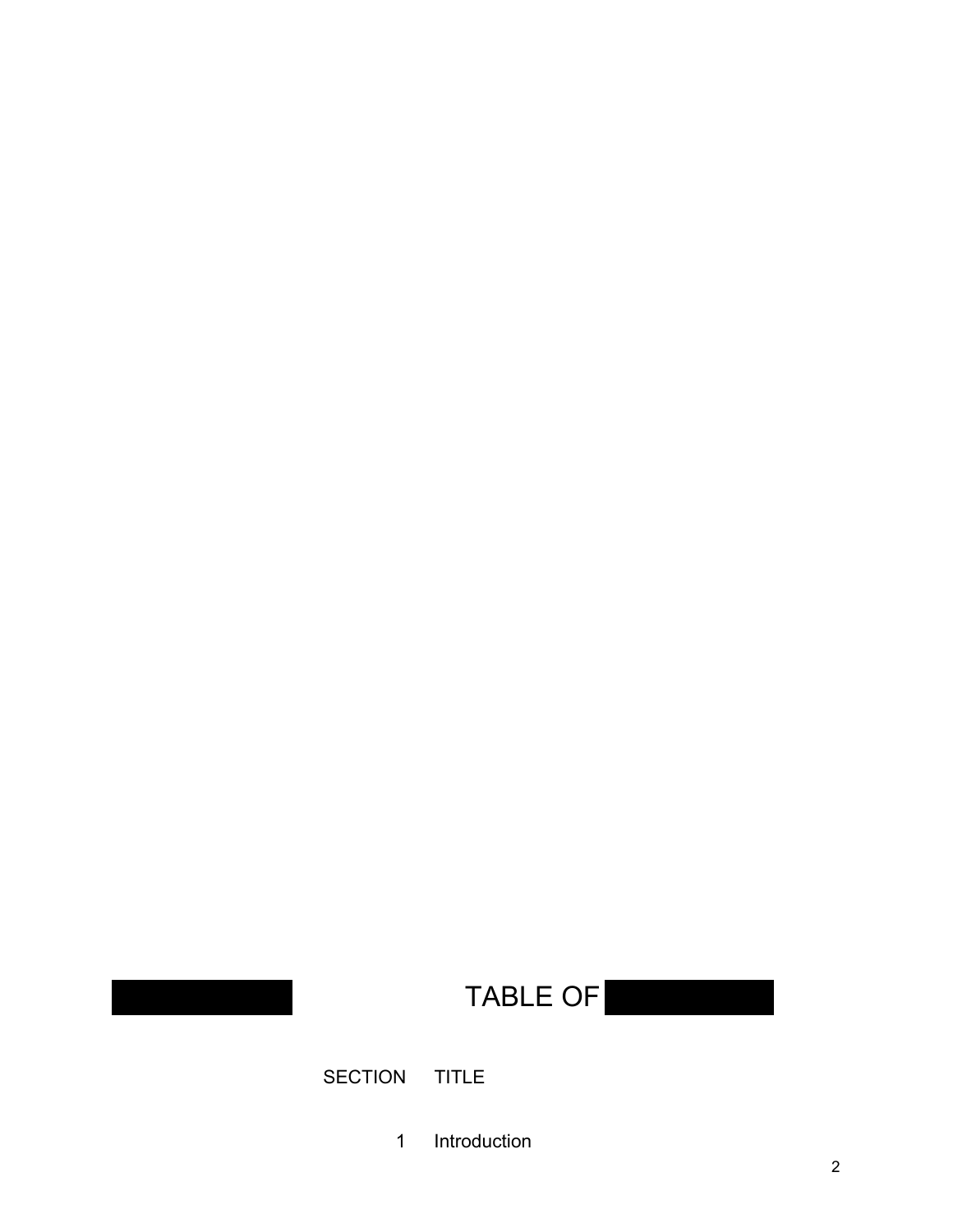# THANK YOU

## SECTION 1 **INTRODUCTION**

# 7 Replacement Parts

**Warranty** 

2 Description

3 Specifications

4 Installation

5 Operation

6 Maintenance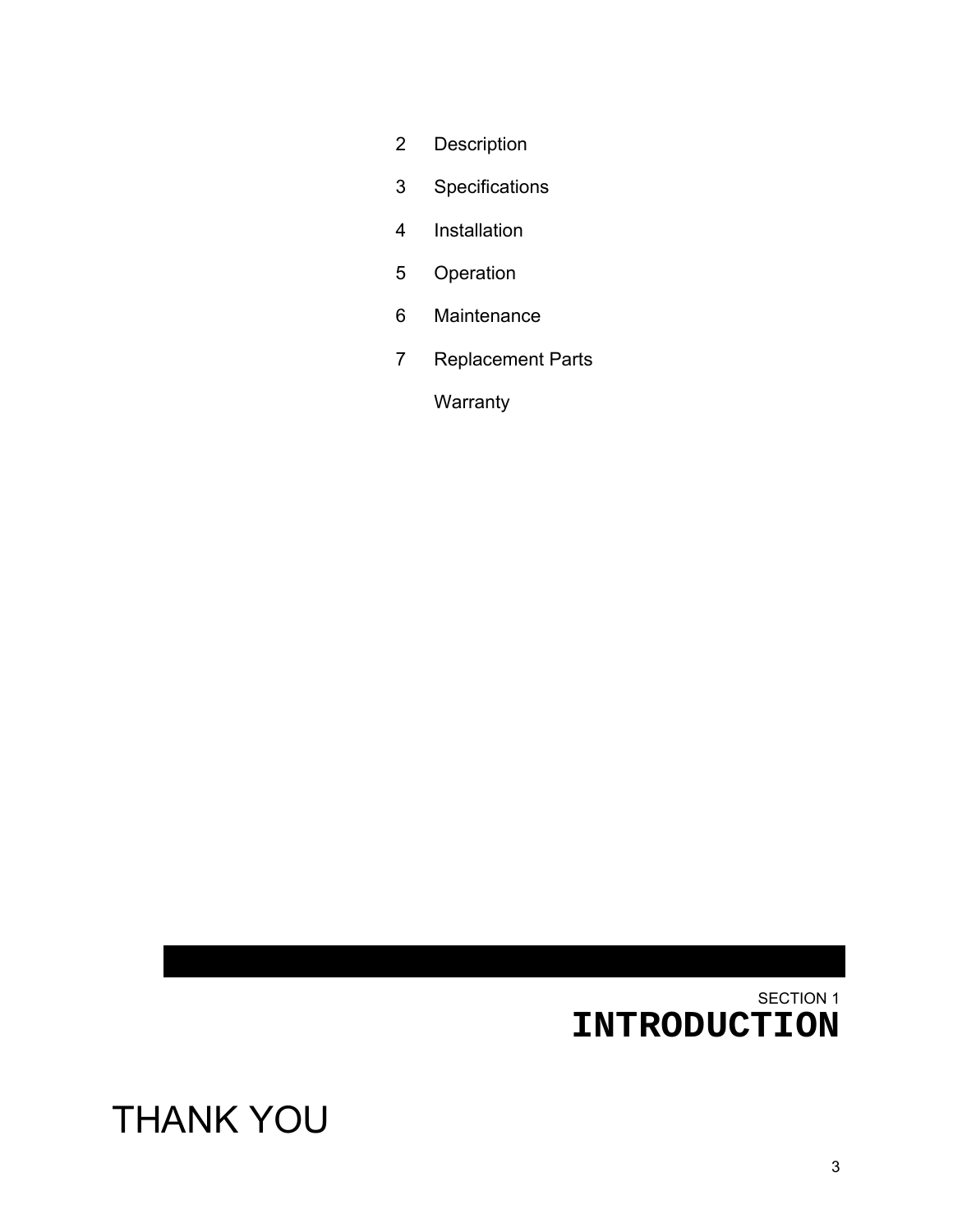for selecting Lab-Line Instruments for your equipment needs. For maximum value and ease of start-up,

# PLEASE PROCEED AS FOLLOWS:

- Inspect the carton and contents for shipping damage. Notify the carrier immediately if damage is found.
- Use the Accessory Checklist when unpacking to verify that the complete unit has been received. Do not discard packing materials until all is accounted for.
- Read this Operation Manual thoroughly *before* deciding upon an appropriate location for the unit: you will want to consider the availability of power and other unit requirements, as well as user convenience.
- Insist that every operator of this unit becomes familiar with the Operation Section of this manual.
- Be sure to fill out the Warranty Registration Card and mail it in to Lab-Line Instruments within seven (7) days after receiving the unit.

# IF

after reading this manual you should have any difficulties with the installation or operation instructions, please call:

Lab-Line Customer Relations Department (319) 556-2241 or (800) 522-5463

### **ALL RIGHT RESERVED**

The information contained in this manual is the exclusive property of Lab-Line Instruments, Inc., and has been provided solely to enable the users of the equipment described herein to operate and maintain such equipment. Any other use of this information, or the reproduction or transmission of all or any portion of this manual without prior written consent of the manufacturer is expressly prohibited. © 2000, Lab-Line Instruments, Inc.

> SECTION 2 **DESCRIPTION**

Lab-Line Slide Warmers are designed for cytology, histology, pathology, paraffin tissue section mounting and other biological applications in industrial and clinical laboratories.

The heavy-gauge, black anodized aluminum work surface resists corrosion and provides maximum contrast of specimens against the slides. A reference-marked thermostat dial permits reproducible settings. The durable,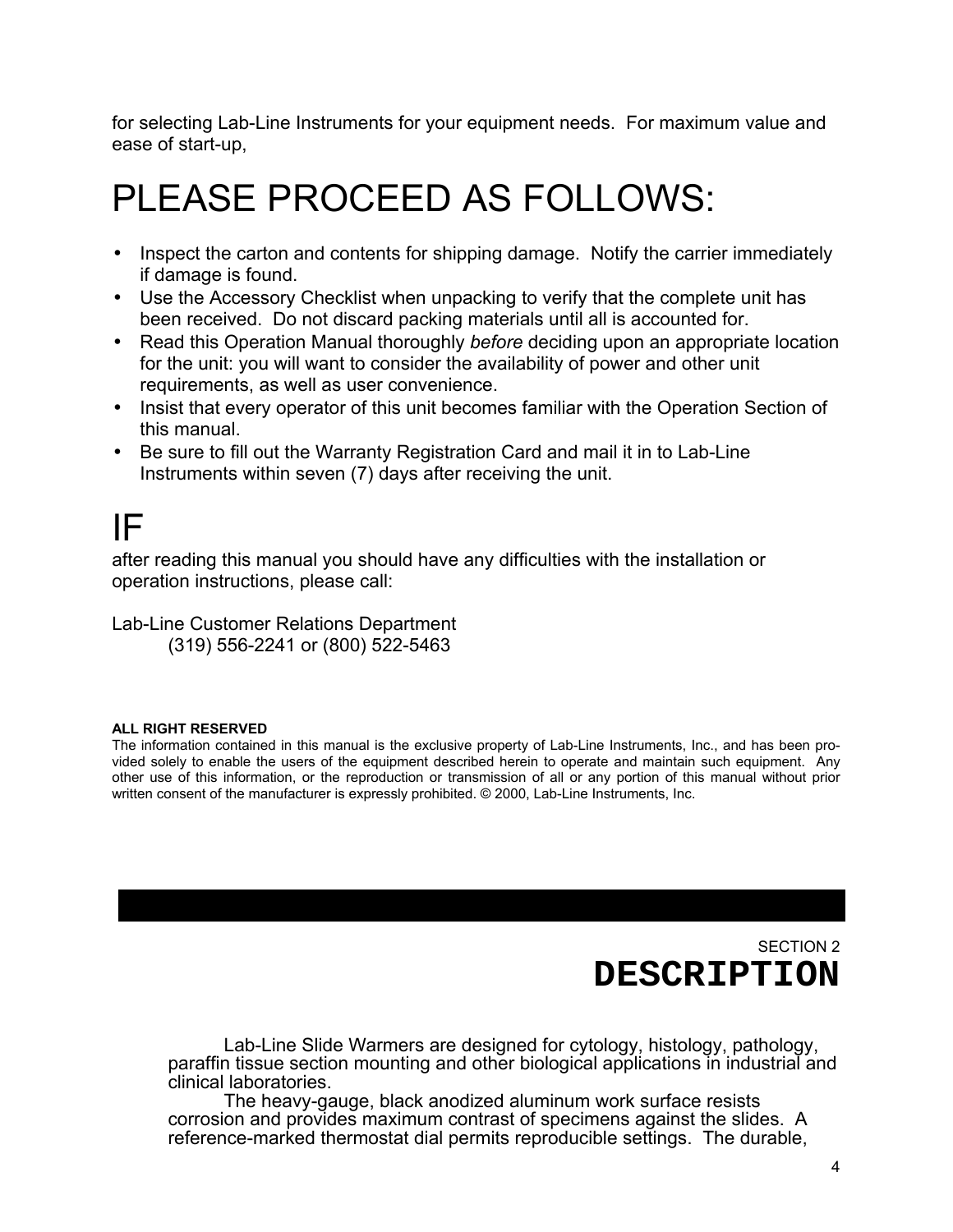powder coated, heavy-duty steel body is easy to clean. Temperature is displayed on an easy-to-read LED readout for Models 26025 and 26025-1.

MODEL 26005



MODEL 26020

MODEL 26025



SECTION 3 **SPECIFICATIONS**

|                                                | 50/60 Hz, 160 Watts                                                           |
|------------------------------------------------|-------------------------------------------------------------------------------|
|                                                | 50/60 Hz, 160 Watts                                                           |
|                                                | 50/60 Hz, 160 Watts                                                           |
|                                                | 50/60 Hz, 160 Watts                                                           |
|                                                | 50/60 Hz, 160 Watts                                                           |
|                                                | 50/60 Hz, 160 Watts                                                           |
| 26005:<br>26007:<br>26020:<br>26022:<br>26025: | 120 VAC.<br>240 VAC,<br>120 VAC.<br>240 VAC.<br>120 VAC.<br>26025-1: 240 VAC. |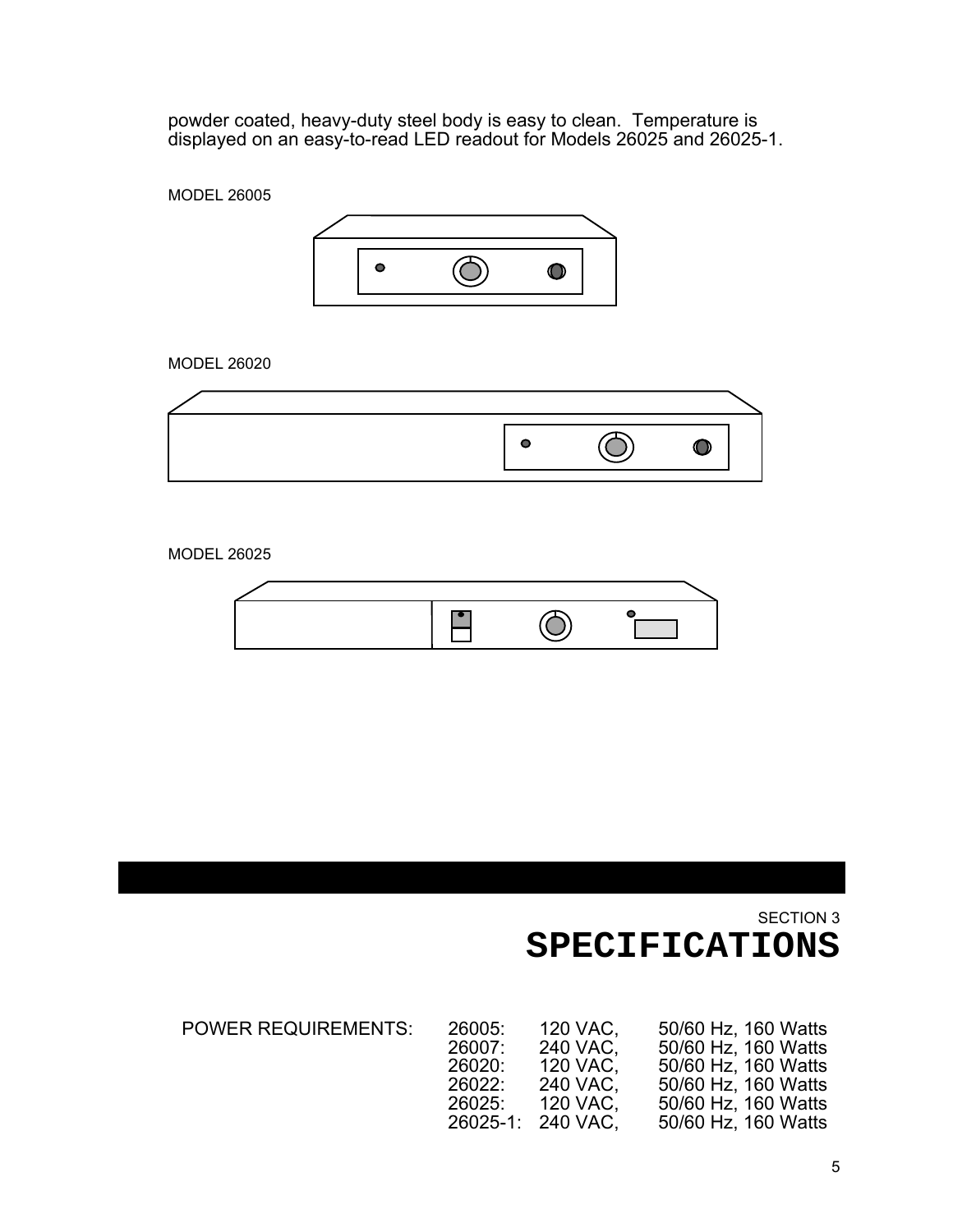TEMPERATURE RANGE: Slightly above ambient to 65ºC.

| <b>SLIDE CAPACITY:</b> | <b>MODELS</b>                        | <b>CAPACITY</b>                      | <b>SLIDE SIZE</b>                   |
|------------------------|--------------------------------------|--------------------------------------|-------------------------------------|
|                        | 26005, 26007                         | 65<br>32                             | $1" \times 3"$ or<br>$2" \times 3"$ |
|                        | 26020, 26022                         | 66<br>33                             | $1" \times 3"$ or<br>$2" \times 3"$ |
|                        | 26025, 26025-1                       | 66<br>33                             | $1" \times 3"$ or<br>$2" \times 3"$ |
| DIMENSIONS:            | 26005, 26007 14" L x 14" W x 31/2" H | $(36 \times 36 \times 9 \text{ cm})$ |                                     |
|                        | 26020, 26022 25" L x 8" W x 31/2" H  | $(64 \times 20 \times 9 \text{ cm})$ |                                     |
|                        | 26025, 26025 25" L x 8" W x 41/2" H  | (64 x 20 x 11 cm)                    |                                     |

NOTE: CE MODELS HAVE SAME SPECS. AS CORRESPONDING 240 VAC UNITS.

*UNIT'S ENVIRONMENTAL OPERATING CONDITIONS:*

| 2                                                  |
|----------------------------------------------------|
| H.                                                 |
| 2000 Meters MSL (Mean Sea Level)                   |
| 80% maximum, non-condensing                        |
| 120VAC or 240VAC                                   |
| ±10% of normal rated line                          |
| 15 $\mathrm{^{\circ}C}$ to 40 $\mathrm{^{\circ}C}$ |
| This product is intended for use indoors only      |
|                                                    |

SECTION 4 **INSTALLATION**

## √*SHIPPING CARTON:*

This should be inspected upon delivery. When received, carefully examine for any shipping damage before unpacking. If damage is discovered, the delivering carrier should both specify and sign for the damage on your copy of the delivery receipt.

Open the carton carefully making certain that all parts are accounted for before packaging materials are discarded—after unpacking, if damage is found, promptly report it to the carrier and request a damage inspection promptly.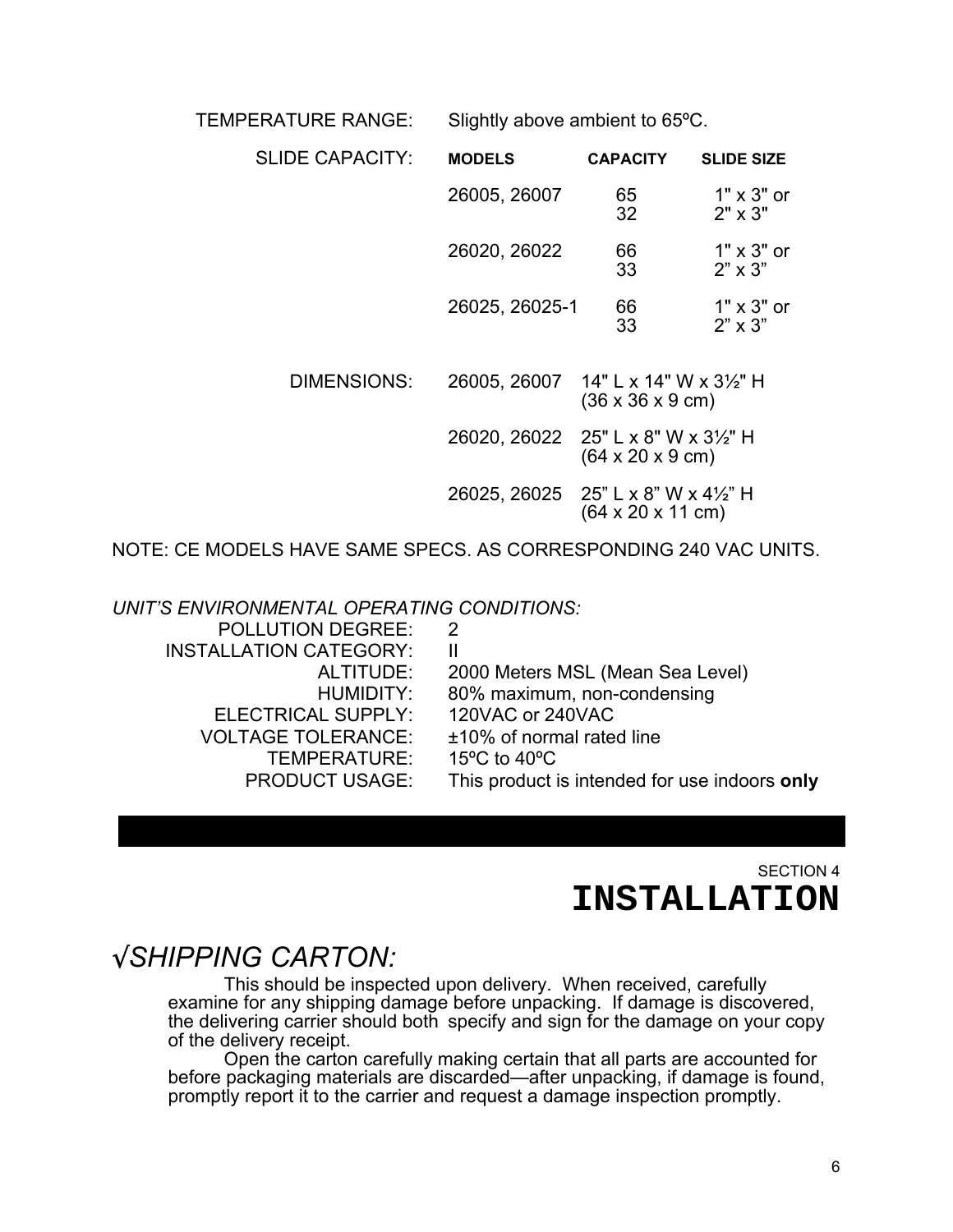IMPORTANT: Failure to request an inspection of damage within a few days after receipt of shipment absolves the carrier from any liability for damage: you must call for a damage inspection promptly.

### LOCATION:

Place the slide warmer on a table or work area in a level position that is free from direct drafts or strong air currents. In addition, it is recommended that the location not be one subjected to vibrations from other equipment or instruments.

### ELECTRICAL CONNECTION:

Make sure that the power switch is in the **OFF** position. Before making the electrical connection, be certain that the outlet meets the power requirements listed on the nameplate of the unit. Connect the unit to a standard, 3-prong grounded outlet.

The 120V unit is supplied with a 3-wire line cord with molded plug. It should be connected to a 120V outlet designed for 3-prong plugs. For an outlet designed to accept 2-prong plugs (ungrounded), the best advice is to have a qualified electrician replace it with a new grounded outlet.

If a plug must be installed, use only the 3-prong grounded type, rated for the unit load requirements and matching the power outlet. Make sure the green ground wire is secured to the plug ground terminal—refer to the wiring schematic.

The unit must be connected to a power source that meets the electrical requirements as specified on the unit's nameplate.

#### THERMOMETER INSTALLATION (APPROPRIATE MODELS):

Lay the thermometer, which is user supplied, in the small tray above the control panel. Turn it so that the scale is easy to read.

> SECTION 5 **OPERATION**

**DANGER:** DO NOT USE IN THE PRESENCE OF FLAMMABLE OR COMBUSTIBLE MATERIALS OR EXPLOSIVE GASES. DO NOT USE IN THE PRESENCE OF PRESSURIZED OR SEALED CONTAINERS—FIRE OR EXPLOSION MAY RESULT, CAUSING DEATH OR SEVERE INJURY.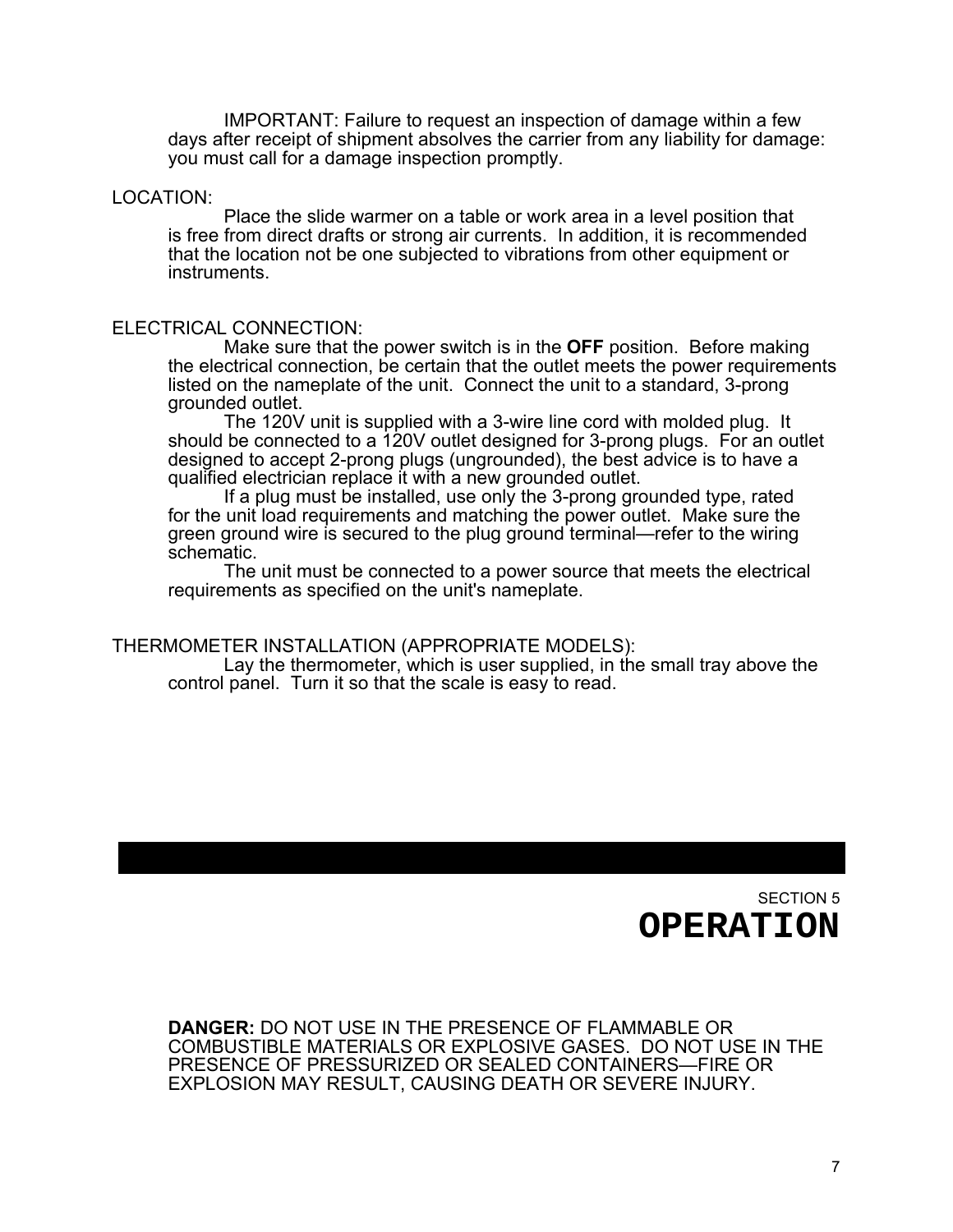**WARNING:** DO NOT HEAT ANY SUBSTANCE ABOVE A TEMPERATURE WHICH WILL CAUSE IT TO EMIT TOXIC FUMES—DEATH OR SEVERE INJURY MAY RESULT.

SETTING THE TEMPERATURE:

- Turn the power switch to the **ON** position
- Turn thermostat dial clockwise. The status lamp should light to indicate that the unit is heating.
- Allow at least 30 minutes for the slide warmer to heat up and stabilize at the temperature setting. The status light will cycle on and off in short intervals when the temperature has stabilized.
- Check the thermometer or LED display (appropriate models). If a change in temperature is required, turn the thermostat dial clockwise to increase the temperature and counterclockwise to decrease the temperature.
- Allow 10 to 20 minutes for slide warmer to stabilize at the new temperature setting. Repeat adjustment procedure until desired temperature is reached.

### **OPERATION:** (Con't)



CALIBRATING THE DIGITAL TEMPERATURE DISPLAY (APPROPRIATE MODELS):

**NOTE:** A JEWELER'S SCREWDRIVER IS NEEDED TO MAKE THE NECESSARY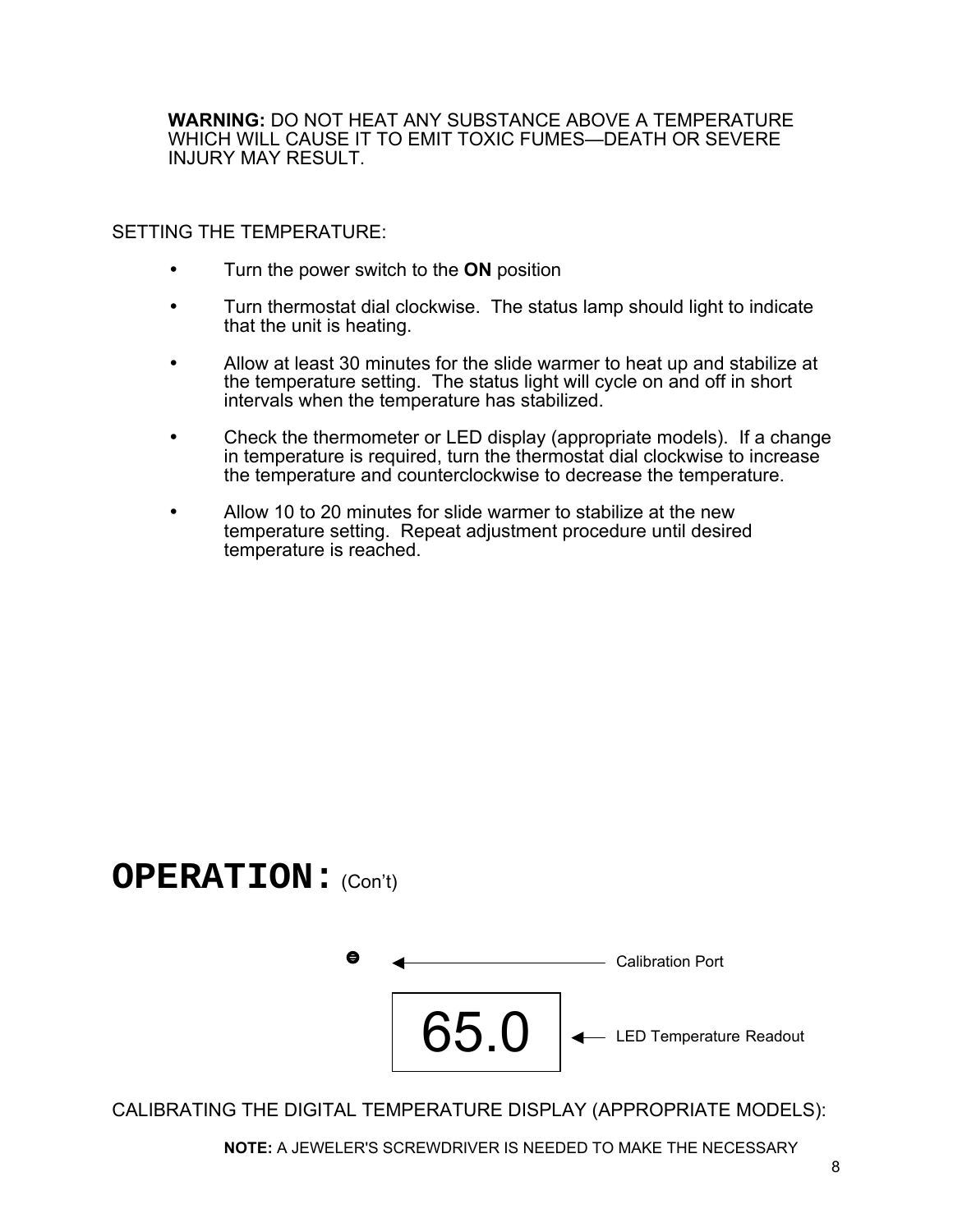ADJUSTMENTS.

- Lift cover and place a calibrated digital thermometer near the approximate geometric center of the slide warmer's black surface.
- Set the control thermostat to the desired temperature and allow the surface temperature to stabilize at this setting for at least 30 minutes.
- Compare the temperature on the digital thermometer versus the LED temperature readout on the control panel. If there is a difference, insert the jeweler's screwdriver into the calibration port and adjust the temperature readout calibration potentiometer until the displayed readout matches the reading on the digital thermometer. Rotating the calibration potentiometer to the right increases the display reading while turning it to the left decreases the reading.

**NOTE:** IT MAY BE NECESSARY TO REPEAT THE PREVIOUS PROCEDURE WHENEVER THE SETPOINT IS CHANGED ±10ºC OR MORE.

## **OPERATION:** (Con't)

### STANDARD SPECIMEN MOUNTING PROCEDURE:

- The following procedure is for mounting paraffin sections by the albumen-water method:
- Determine the melting point of the paraffin being used.
- Place the sections in position on the albumen water covered slides.
- Set the slides on top of the slide warmer.
- Maintain the surface temperature of the slide warmer, so that the temperature of the paraffin is a few degrees below melting point. If the slides are heated too rapidly, the sections may wrinkle instead of spreading out flat.
- Heat slides slowly to temperature.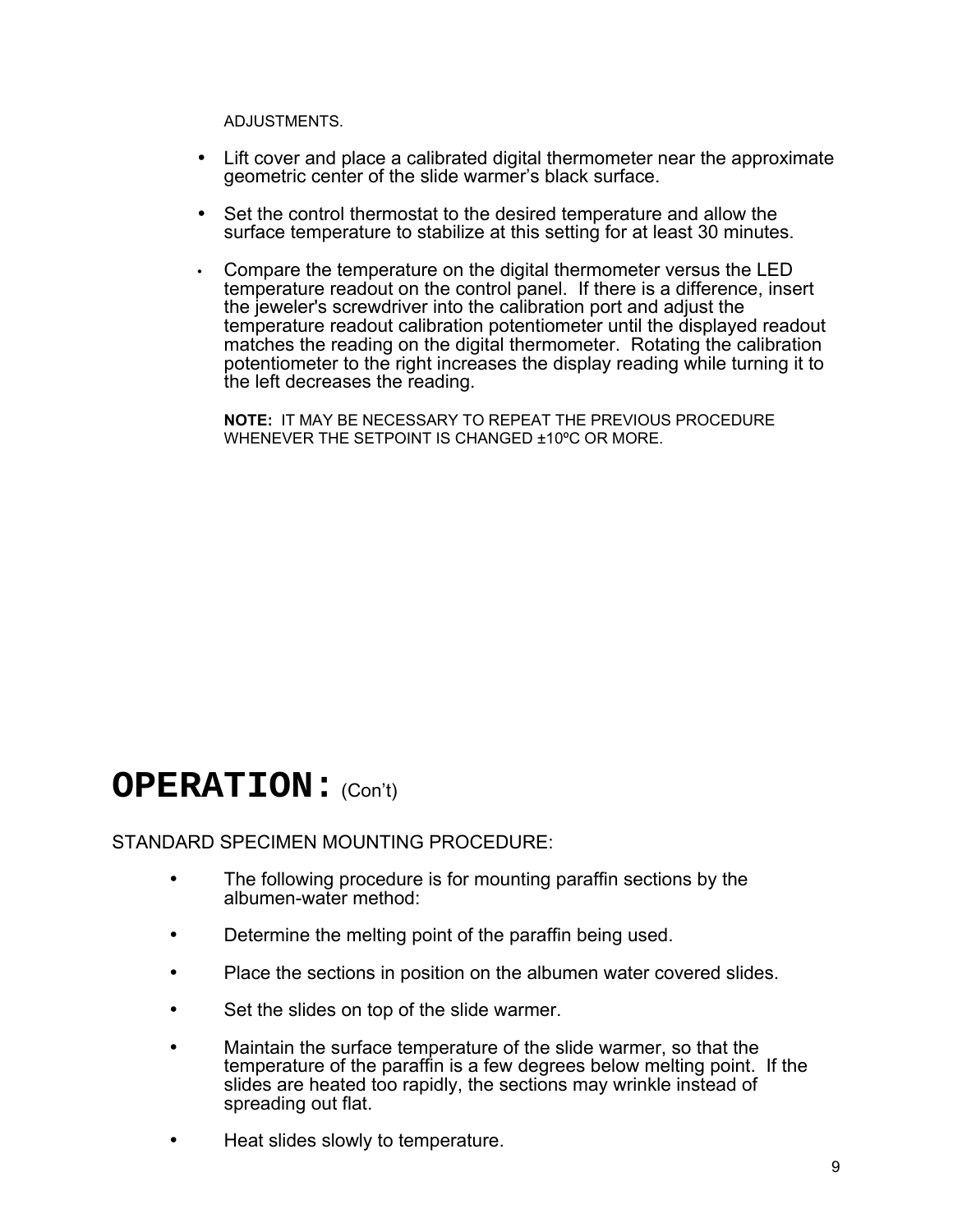- It is neither necessary nor desirable to remove the water from the slides after the sections are flattened.
- No further attention is required until the slides are dry enough to be placed in xylol. Generally, two or three hours is sufficient time to dry the slides.

### SECTION 6 **MAINTENANCE**

## **BE ADVISED:**

**NOTE:** MAKE NO ATTEMPT TO SERVICE OR REPAIR A LAB-LINE PRODUCT UNDER WARRANTY BEFORE CONSULTING YOUR LAB-LINE DEALER. AFTER THE WARRANTY PERIOD, SUCH CONSULTATION IS STILL ADVISED, ESPECIALLY WHEN THE REPAIR MAY BE TECHNICALLY SOPHISTICATED OR DIFFICULT.

IF ASSISTANCE IS NEEDED BEYOND WHAT THE DISTRIBUTOR CAN PROVIDE, PLEASE CALL THE LAB-LINE CUSTOMER RELATIONS DEPARTMENT AT (319) 556-2241 OR (800) 522-5463. NO MERCHANDISE, HOWEVER, SHOULD BE RETURNED DIRECTLY TO LAB-LINE WITHOUT PRIOR APPROVAL FROM LAB-LINE.

**CAUTION:** DISCONNECT PLUG FROM ELECTRICAL OUTLET BEFORE ATTEMPTING ANY MAINTENANCE OR REPAIR OF THIS UNIT.

The top of the slide warmer is black anodized aluminum. Wipe the surface with a damp cloth to clean it.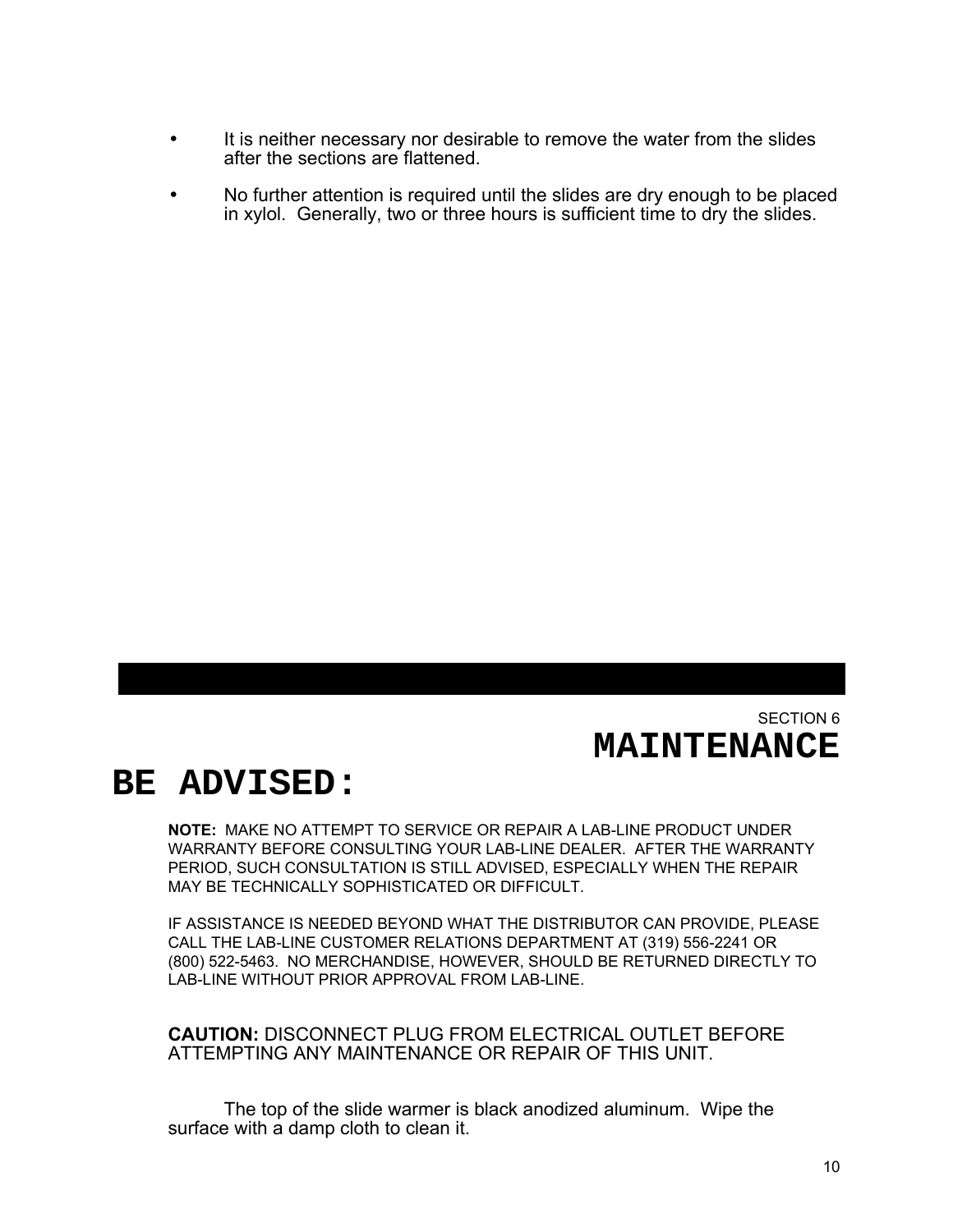**NOTE:** DO NOT PLACE COVER OVER THE SLIDE WARMER BEFORE, OR IMMEDIATELY AFTER, SWITCHING OFF THE UNIT. ENOUGH HEAT MAY BE RETAINED IN THE UNIT TO RAISE THE TEMPERATURE OF THE SLIDES ABOVE THE MELTING POINT OF THE PARAFFIN. IF THIS OCCURS, THE SECTIONS MAY SPREAD IRREGULARLY AND CHANGE IN SIZE OR SHAPE.

SECTION 7

## **REPLACEMENT PARTS**

| Models 26005: | <b>DESCRIPTION</b>                                                                                                                                                        | <b>PART NUMBER</b>                                                                                                         |
|---------------|---------------------------------------------------------------------------------------------------------------------------------------------------------------------------|----------------------------------------------------------------------------------------------------------------------------|
|               | Cordset:<br>Heater:<br>Status Lamp Lens (amber):<br>Status Lamp Base:<br>Thermostat:<br>Knob:<br>Switch:<br><b>Wiring Schematic:</b>                                      | 470-103-00<br>340-131-00<br>360-235-00<br>360-233-01<br>920-115-00<br>560-230-00<br>440-359-00<br>229-089-00               |
| Model 26007:  | Cordset, 26007:<br>Heater:<br>Status Lamp Lens (amber):<br>Status Lamp Base:<br>Thermostat:<br>Knob::<br>Switch:<br>Wiring Schematic, 26005:<br>Wiring Schematic, 26007CE | 470-103-00<br>340-131-00<br>360-235-00<br>360-233-01<br>920-115-00<br>560-230-00<br>440-292-00<br>229-090-00<br>228-728-00 |
| Model 26022:  | Cordset:<br>Heater:                                                                                                                                                       | 470-103-00<br>340-131-00                                                                                                   |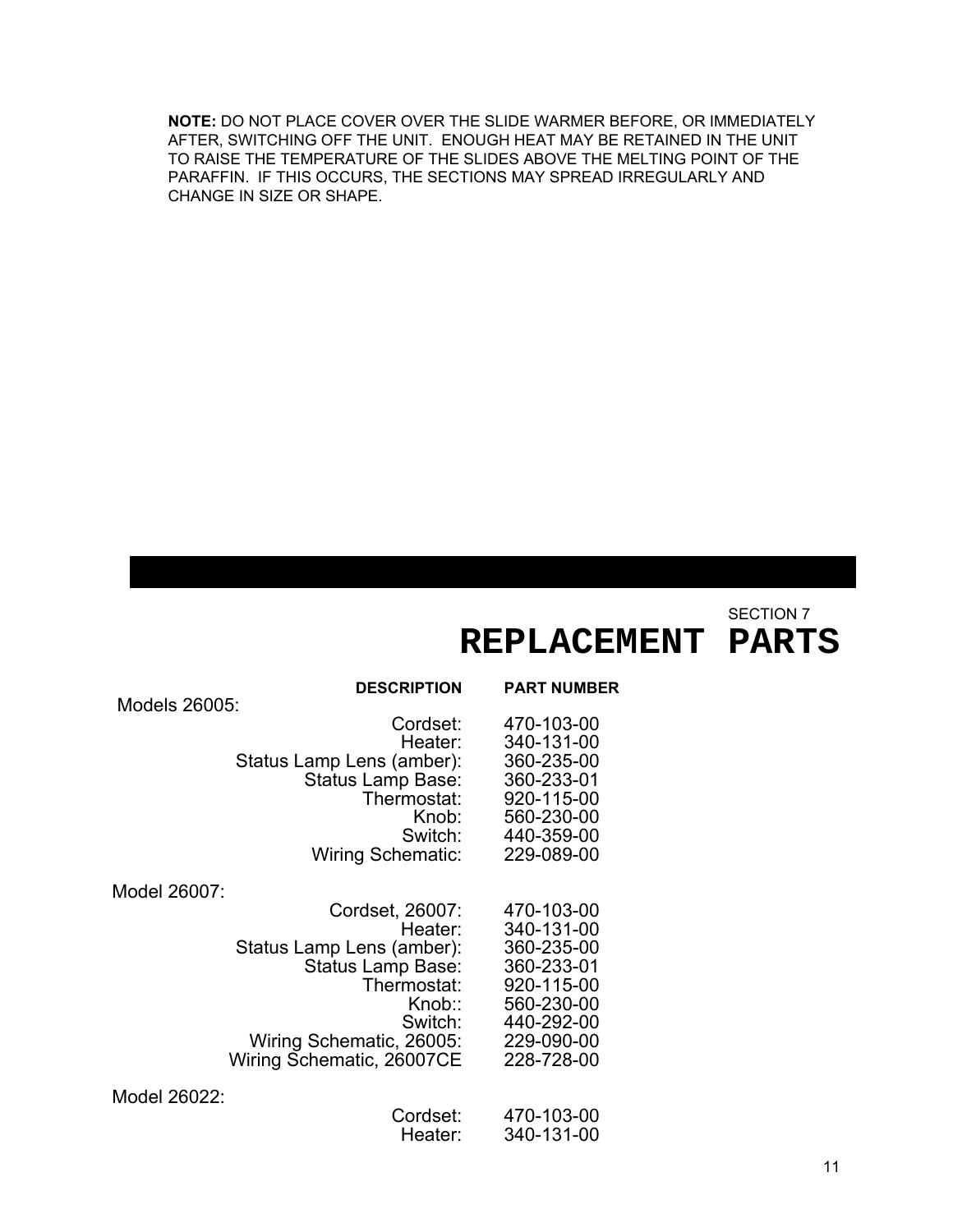| Status Lamp Lens (amber):<br><b>Status Lamp Base:</b><br>Thermostat:<br>Knob:<br>Switch:<br>Wiring Schematic, 26007, 26022: | 360-235-00<br>360-233-01<br>920-115-00<br>560-230-00<br>440-292-00<br>229-090-00 |
|-----------------------------------------------------------------------------------------------------------------------------|----------------------------------------------------------------------------------|
| Model 26025:                                                                                                                |                                                                                  |
| Cordset                                                                                                                     | 470-103-00                                                                       |
| <b>Digital Thermometer</b>                                                                                                  | 910-134-00                                                                       |
| Display Transformer (240V units only)                                                                                       | 460-306-00                                                                       |
| Heater                                                                                                                      | 340-354-00                                                                       |
| Status Lamp Lens (amber)                                                                                                    | 360-235-00                                                                       |
| <b>Status Lamp Base</b>                                                                                                     | 360-233-01                                                                       |
| Switch (120V)                                                                                                               | 440-359-00                                                                       |
| Switch (240V)                                                                                                               | 440-292-00                                                                       |
| Thermostat                                                                                                                  | 920-232-00                                                                       |
| Knob:                                                                                                                       | 560-230-00                                                                       |
| Switch:                                                                                                                     | 560-230-00                                                                       |
| Wiring Schematic, 26025                                                                                                     | 228-859-00                                                                       |
| Wiring Schematic, 26025-1                                                                                                   | 228-860-00                                                                       |

NEED A PART? CALL THE LAB-LINE PARTS HOTLINE. CALL: 1-800/522-5463; FAX: 1-800/450-4522.

LAB-LINE RESERVES THE RIGHT TO MAKE CHANGES TO SPECIFICATIONS WITHOUT PRIOR NOTICE.

## **WARRANTY**

Page 1 of 2

LAB-LINE INSTRUMENTS, INC. ("Lab-Line") warrants that the product manufactured by Lab-Line shall be free of defects in materials and workmanship for a period of time defined on the following page from the first to occur of (i) the date the product is sold by Lab-Line or (ii) the date the product is purchased by the original retail customer (the "Commencement Date"). Except as expressly stated above,

#### *LAB-LINE MAKES NO OTHER WARRANTY, EXPRESSED OR IMPLIED, WITH RESPECT TO THE PRODUCTS AND EXPRESSLY DISCLAIMS ANY AND ALL WARRANTIES, INCLUDING BUT NOT LIMITED TO, WARRANTIES OF DESIGN, MERCHANTABILITY AND FITNESS FOR A PARTICULAR PURPOSE.*

An authorized representative of Lab-Line must perform all warranty inspections. In the event of a defect covered by Lab-Line's warranty, Lab-Line shall, as its sole obligation and exclusive remedy, provide free replacement parts to remedy the defective product. In addition, for products sold by Lab-Line within the continental United States or Canada, Lab-Line shall provide free labor to repair the products with the replacement parts, but only for a period of ninety (90) days from the Commencement Date.

Lab-Line's warranty provided hereunder shall be null and void and without further force or effect if there is any (i) repair made to the product by a party other than Lab-Line or its duly authorized service representative, (ii) misuse (including use inconsistent with written operating instructions for the product), mishandling, contamination, overheating, modification or alteration of the product by any customer or third party or (iii) use of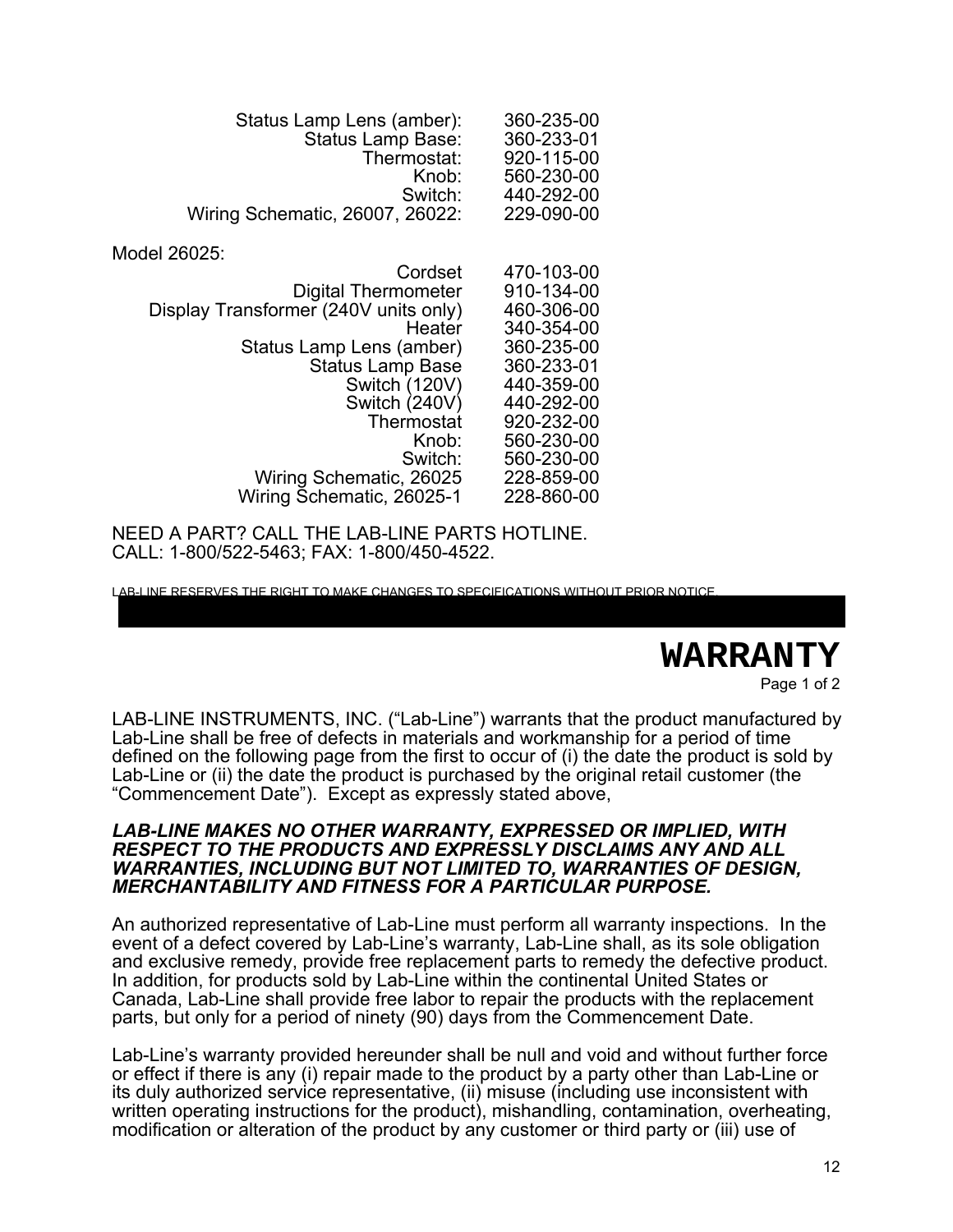replacement parts that are obtained from a party who is not an authorized dealer of Lab-Line.

*IN NO EVENT SHALL LAB-LINE BE LIABLE TO ANY PARTY FOR ANY DIRECT, INDIRECT, SPECIAL, INCIDENTAL, OR CONSEQUENTIAL DAMAGES, OR FOR ANY DAMAGES RESULTING FROM LOSS OF USE OR PROFITS, ANTICIPATED OR OTHERWISE, ARISING OUT OF OR IN CONNECTION WITH THE SALE, USE OR PERFORMANCE OF ANY PRODUCTS, WHETHER SUCH CLAIM IS BASED ON CONTRACT, TORT (INCLUDING NEGLIGENCE), ANY THEORY OF STRICT LIABILITY OR REGULATORY ACTION.*

The name of your nearest authorized Lab-Line dealer may be obtained by calling 1-800-522-5463.



**DESIGNERS AND MANUFACTURERS** A SUBSIDIARY of Barnstead|Thermolyne 1999 North 15th Ave., Melrose Park, IL 60160-1491 USA PHONE: (319) 556-2241 or (800) 522-5463; FAX: (319) 589-0516

## **WARRANTY**

Page 2 of 2

### 12 MONTH PARTS WARRANTY:

- All Environmental Chambers
- Low Temperature B. O. D. Incubators
- Animal Study Chamber
- Controlled Environment Centers
- Biological Work Station
- Refrigerators, Freezers
- Chromatography Refrigerators (5 year parts warranty on compressor only)
- Large Capacity Refrigerators and Freezers (5 year parts warranty on compressor only)

### 24 MONTH PARTS WARRANTY:

- Frame Clamps, Frame Sets, Lab Jacks
- Saybolt Viscosimeter
- Timers, Samplers, Flasks
- Saf-T-Shield, Safety Tongs
- All Incubators & Ovens
- Dual Action Open Air Shaker
- Reciprocating Shakers (open air and water bath)
- Rockers and Rotators
- Low Cost Shakers
- Environ Blok Shaker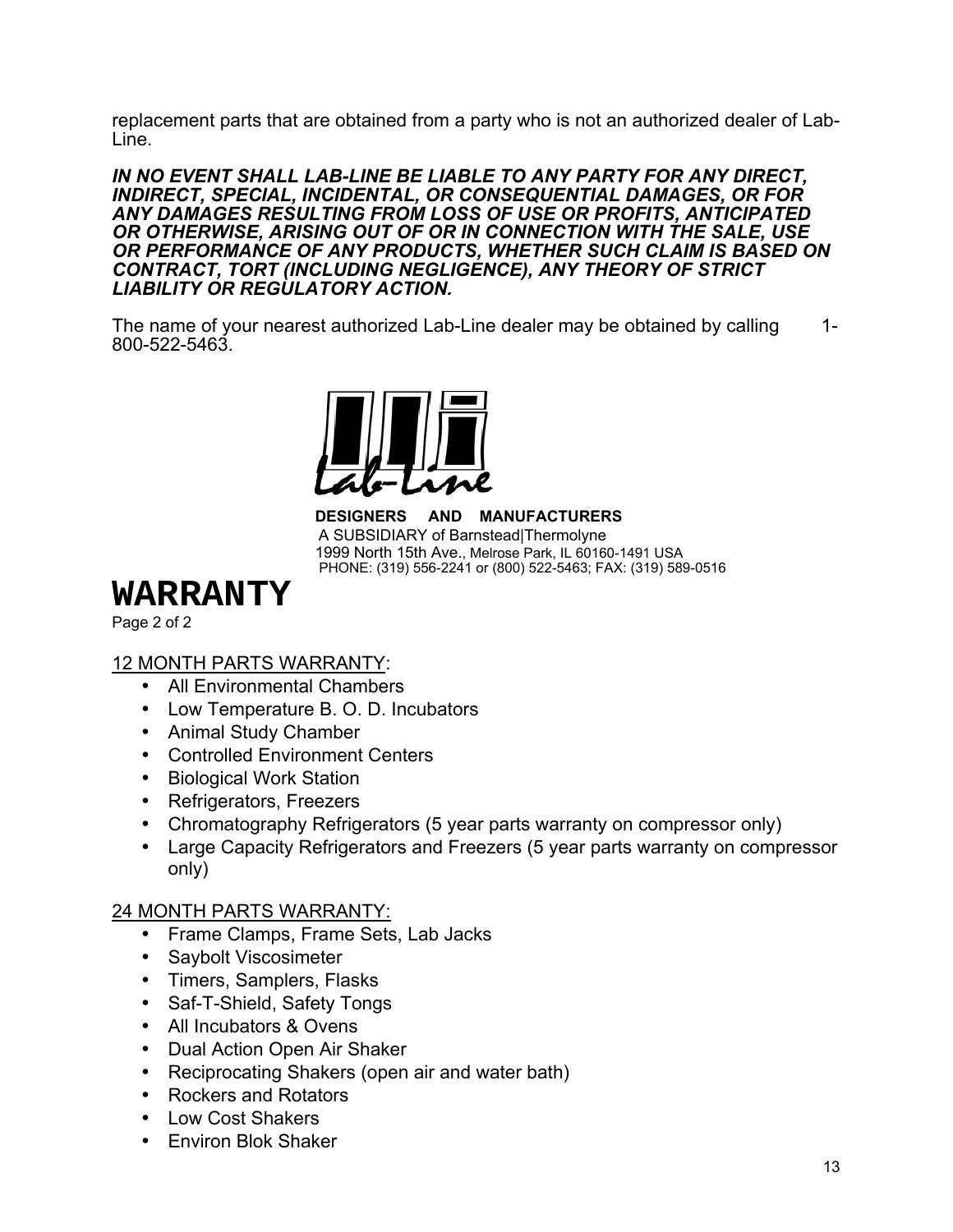- Titer Plate Shaker
- Multi Wrist Shaker
- Water Baths (excluding Aquabaths), Ultrasonic Cleaners
- Slide Warmers
- Mixers, Stirrers, Hotplates
- Thermal Cyclers
- Blok Heaters
- Aquabaths, lifetime warranty on heaters

### LIFETIME PARTS WARRANTY:

- All **ORBITAL** Shakers (not carrying a 24 month parts warranty) offer a lifetime parts warranty on the drive mechanism and a 5 year warranty on all other parts
- Refrigerated Orbital Shakers carry a lifetime warranty on the drive mechanism, 1 year parts warranty on the compressor, and a 5 year warranty on all other parts.



**FIRST IN INSTRUMENTS SERVICING SCIENCE, INDUSTRY, RESEARCH AND EDUCATION SINCE 1908.**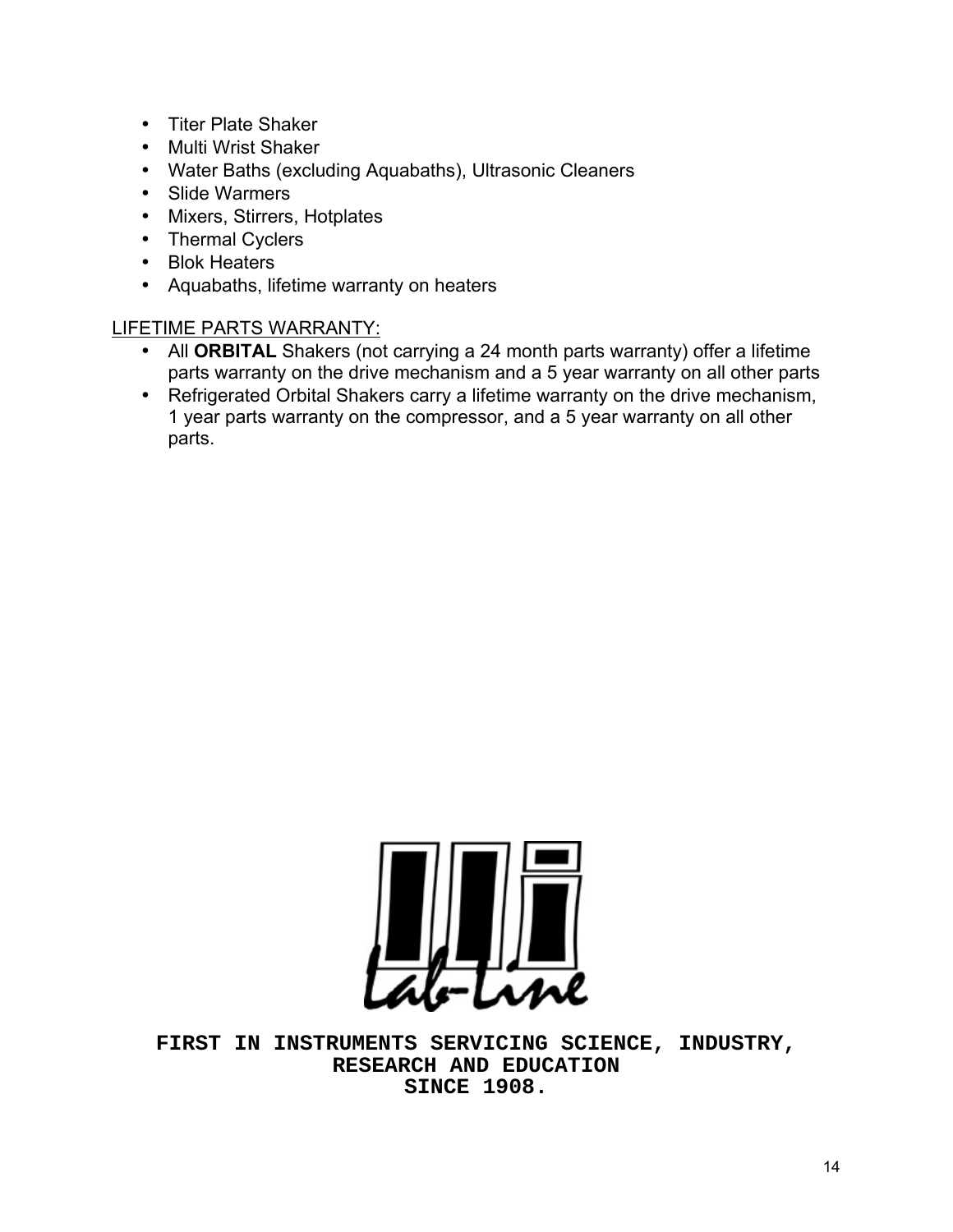# **ACCESSORY CHECKLIST**

**The following loose parts and accessories are packed with this unit. Before discarding any packing materials, please be sure that nothing has been overlooked.**